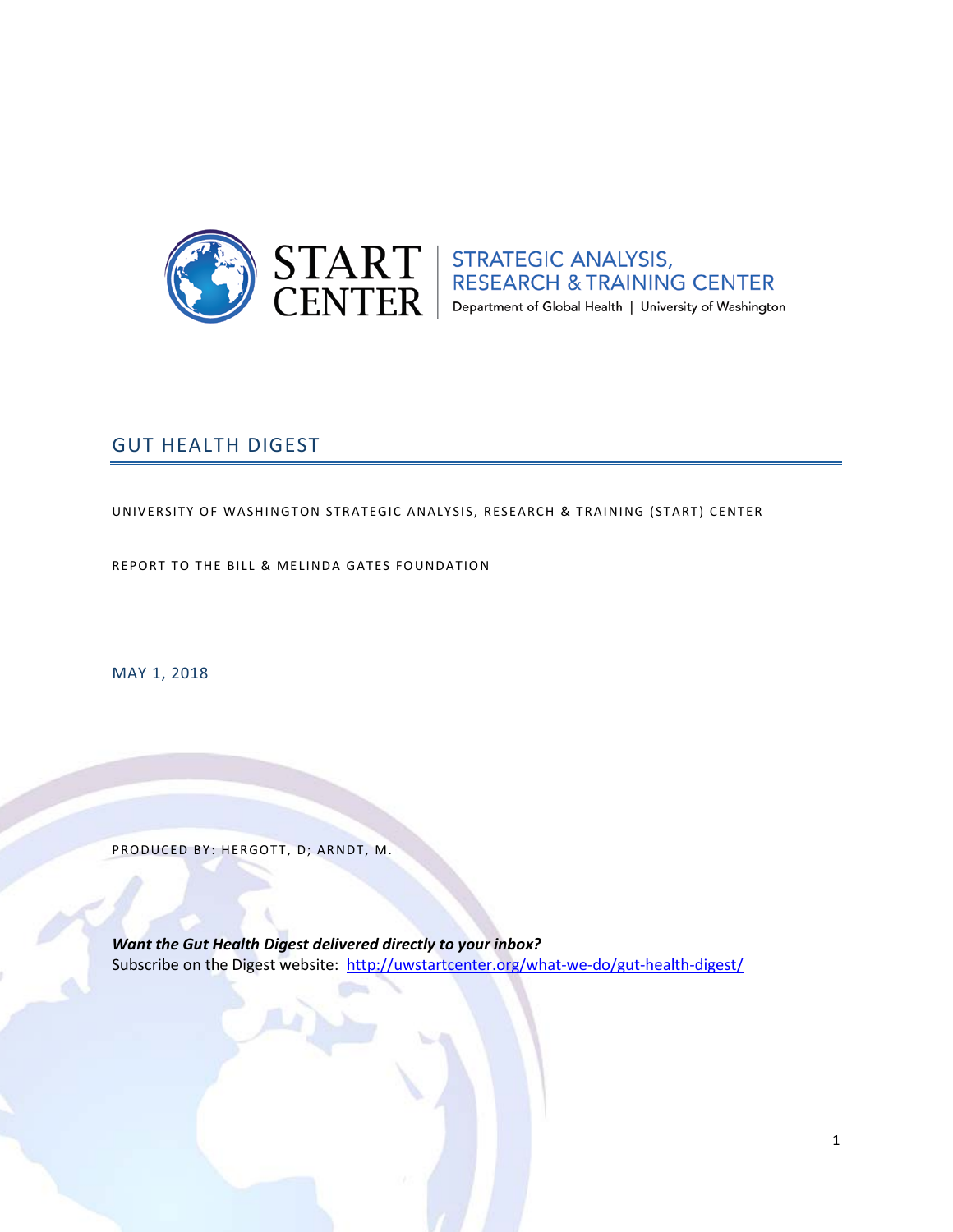# <span id="page-1-0"></span>LIST OF ARTICLES

- **1. Small Intestine Microbiota Regulate Host Digestive and Absorptive Adaptive Responses to Dietary Lipids.** [{Abstract & START Commentary}](#page-2-0) [{Full article}](https://www.cell.com/cell-host-microbe/fulltext/S1931-3128(18)30140-9)
	- Mouse models are used to analyze the microbial composition of the small bowel and the role of the microbiota in nutrient digestion and absorption.
- **2. Markers of Environmental Enteric Dysfunction Are Associated With Neurodevelopmental Outcomes in Tanzanian Children.** [{Abstract & START Commentary}](#page-3-0) [{Full article}](https://insights.ovid.com/pubmed?pmid=29613921)
	- Evaluation of associations between EED biomarkers in early infancy and neurodevelopment at 15 months of age.
- **3. Nutritional preferences of human gut bacteria reveal their metabolic idiosyncrasies.** [{Abstract](#page-5-0)  [& START Commentary}](#page-5-0) [{Full article}](https://www.nature.com/articles/s41564-018-0123-9)
	- A range of growth media was created to evaluate the metabolic capabilities and growth characteristics of 96 diverse gut bacteria.
- **4. Environmental Enteropathy, Micronutrient Adequacy and Length Velocity in Nepalese Children - the Mal-Ed Birth Cohort Study.** [{Abstract & START Commentary}](#page-6-0) [{Full article}](https://insights.ovid.com/pubmed?pmid=29620600)
	- Associations between micronutrient adequacy, environmental enteropathy, and length velocity scores are examined in children from the Nepal site of the MAL-ED birth cohort.
- **5. Metabolic phenotyping of malnutrition during the first 1000 days of life.** [{Abstract & START](#page-8-0)  [Commentary}](#page-8-0) [{Full article}](https://link.springer.com/article/10.1007%2Fs00394-018-1679-0)
	- Review article summarizing metabolic phenotyping, immunological/inflammatory processes, and nutritional deficiencies during the first two years of life.
- **6. Lactobacillus paracasei CNCM I-3689 reduces vancomycin-resistant Enterococcus persistence and promotes Bacteroidetes resilience in the gut following antibiotic challenge.** [{Abstract &](#page-10-0)  [START Commentary}](#page-10-0) [{Full article}](https://www.nature.com/articles/s41598-018-23437-9)
	- A series of mouse models are used to test the effects of probiotics in controlling the expansion of VRE in the intestine.
- **7. Environmental Enteropathy in Undernourished Pakistani Children: Clinical and Histomorphometric Analyses.** [{Abstract & START Commentary}](#page-11-0) [{Full article}](http://www.ajtmh.org/content/journals/10.4269/ajtmh.17-0306)
	- Infants with moderate or severe acute malnutrition that was not responsive to therapeutic food were examined using endoscopy and biopsy procedures and compared to healthy and diseased patients from the US.
- **8. Selective maternal seeding and environment shape the human gut microbiome.** [{Abstract &](#page-12-0)  [START Commentary}](#page-12-0) [{Full article}](https://genome.cshlp.org/content/28/4/561)
	- Investigators look for shared rare single nucleotide variants between mother and infant pairs, as well as other family members.
- **9. Intestinal pathogen clearance in children with severe acute malnutrition is unrelated to inpatient morbidity.** [{Abstract & START Commentary}](#page-14-0) [{Full article}](https://clinicalnutritionespen.com/article/S2405-4577(17)30103-1/fulltext)
	- Stool pathogens in 47 children with SAM are analyzed before and after clinical stabilization and tested for associations with morbidity.
- **10. Subclinical Enteric Parasitic Infections and Growth Faltering in Infants in São Tomé, Africa: A Birth Cohort Study.** [{Abstract & START Commentary}](#page-15-0) [{Full article}](http://www.mdpi.com/1660-4601/15/4/688)
	- The first birth cohort study in São Tomé evaluates associations between enteric pathogens and growth in children through 2 years of age.

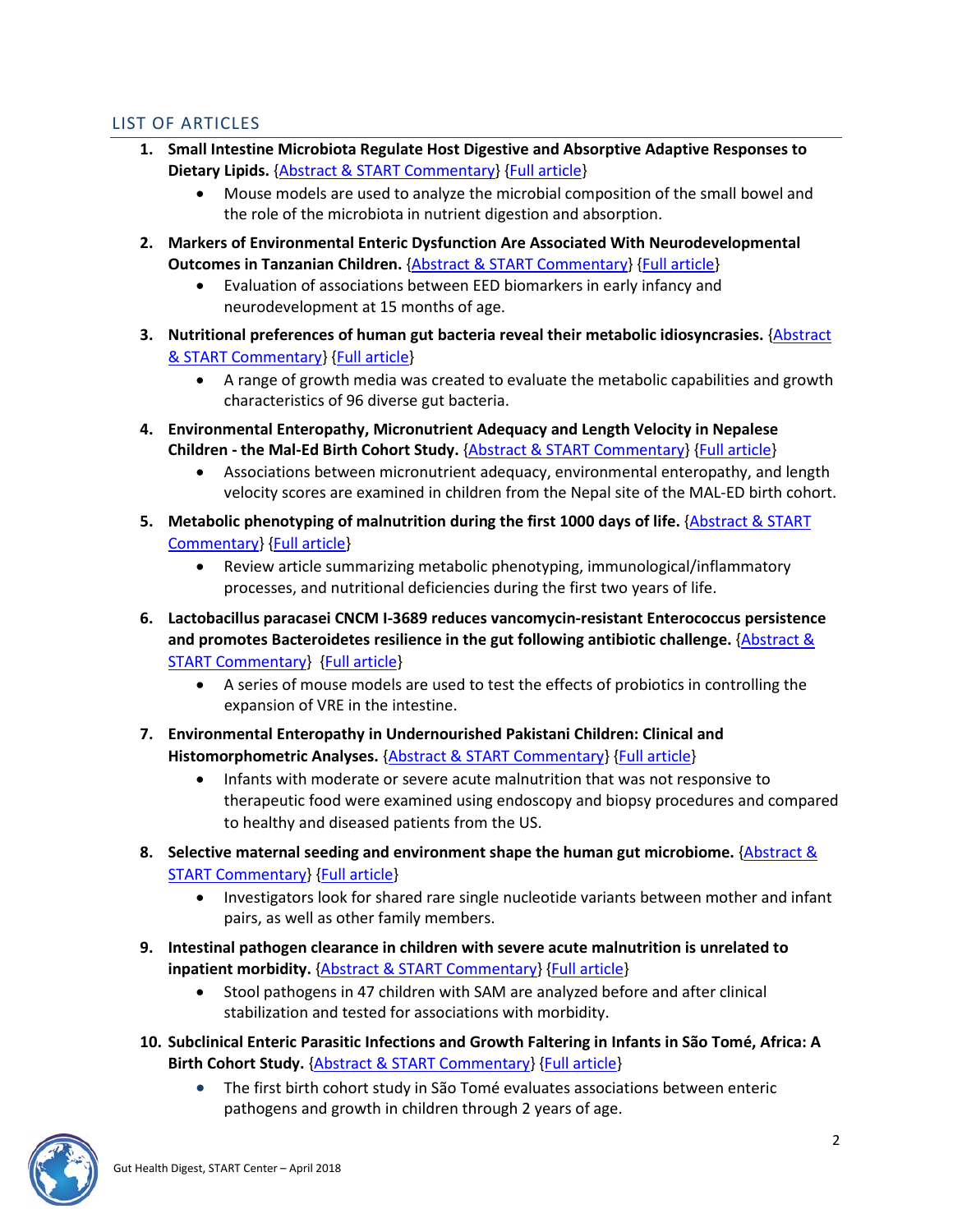# DETAILS OF ARTICLES

1. [Small Intestine Microbiota Regulate Host Digestive and Absorptive Adaptive Responses to](http://www.cell.com/cell-host-microbe/fulltext/S1931-3128(18)30140-9)  [Dietary Lipids.](http://www.cell.com/cell-host-microbe/fulltext/S1931-3128(18)30140-9)

Martinez-Guryn K, Hubert N, Frazier K, Urlass S, Musch MW, Ojeda P, *et al. Cell Host and Microbe.* 23(4). 2018 April 11. PubMed ID: 29649441

### <span id="page-2-0"></span>**ABSTRACT:**

The gut microbiota play important roles in lipid metabolism and absorption. However, the contribution of the small bowel microbiota of mammals to these diet-microbe interactions remains unclear. We determine that germ-free (GF) mice are resistant to diet-induced obesity and malabsorb fat with specifically impaired lipid digestion and absorption within the small intestine. Small bowel microbes are essential for host adaptation to dietary lipid changes by regulating gut epithelial processes involved in their digestion and absorption. In addition, GF mice conventionalized with high-fat diet-induced jejunal microbiota exhibit increased lipid absorption even when fed a low-fat diet. Conditioned media from specific bacterial strains directly upregulate lipid absorption genes in murine proximal small intestinal epithelial organoids. These findings indicate that proximal gut microbiota play key roles in host adaptability to dietary lipid variations through mechanisms involving both the digestive and absorptive phases and that these functions may contribute to conditions of over- and undernutrition.

**DOI:** <https://doi.org/10.1016/j.chom.2018.03.011>

**IMPACT FACTOR:** 14.946 **CITED HALF-LIFE:** 4.3

**START COMMENTARY:** The authors note that this is one of the first studies to look at the microbial composition of the small bowel and the role of the microbiota in nutrient digestion and absorption. The authors compared lipid absorption between specific-pathogen free (SPF) mice and germ-free (GF) mice fed purified high fat (HF) or low fat (LF) diets. Initial experiments showed the GF mice had impaired lipid absorption compared to SPF mice, as shown in Figure 2. Specifically, SPF mice fed HF diets showed significantly greater lipid absorption than SPF LF mice and GF HF and LF mice. To further explore the possible mechanisms driving this difference in lipid absorption, the authors used 16s rRNA sequencing to look at the microbiota composition of the small intestine of SPF mice fed a HF or LF diet for 4 weeks. Figure 4B shows that mice fed a HF diet had greater relative abundance of Clostridiaceae and lower abundance of Bifidobacteriaceae and Bacteroidaceae compared to mice fed a LF diet. Next, the authors took GF mice and fed them either a HF or LF diet for 1 week, and then conventionalized them with either HF or LF jejunal microbiota from the SPF mice, followed by a 3-week maintenance diet that either retained their original assignment, or switched from HF to LF or vice versa. The authors found that while the gene abundance did not differ between the groups at any point, both groups of mice who received HF microbes during conventionalization showed increased lipid absorption compared to mice who received LF microbes, independent of their original or maintenance diet. The authors hypothesized that perhaps the HF microbes differentially reprogram the small intestine of the GF mouse. The results of this study suggest that interventions that target the small bowel microbiota and help increase lipid absorption may be important to promote nutrient digestion and uptake in individuals with impaired nutrient absorption (e.g., environmental enteric dysfunction).

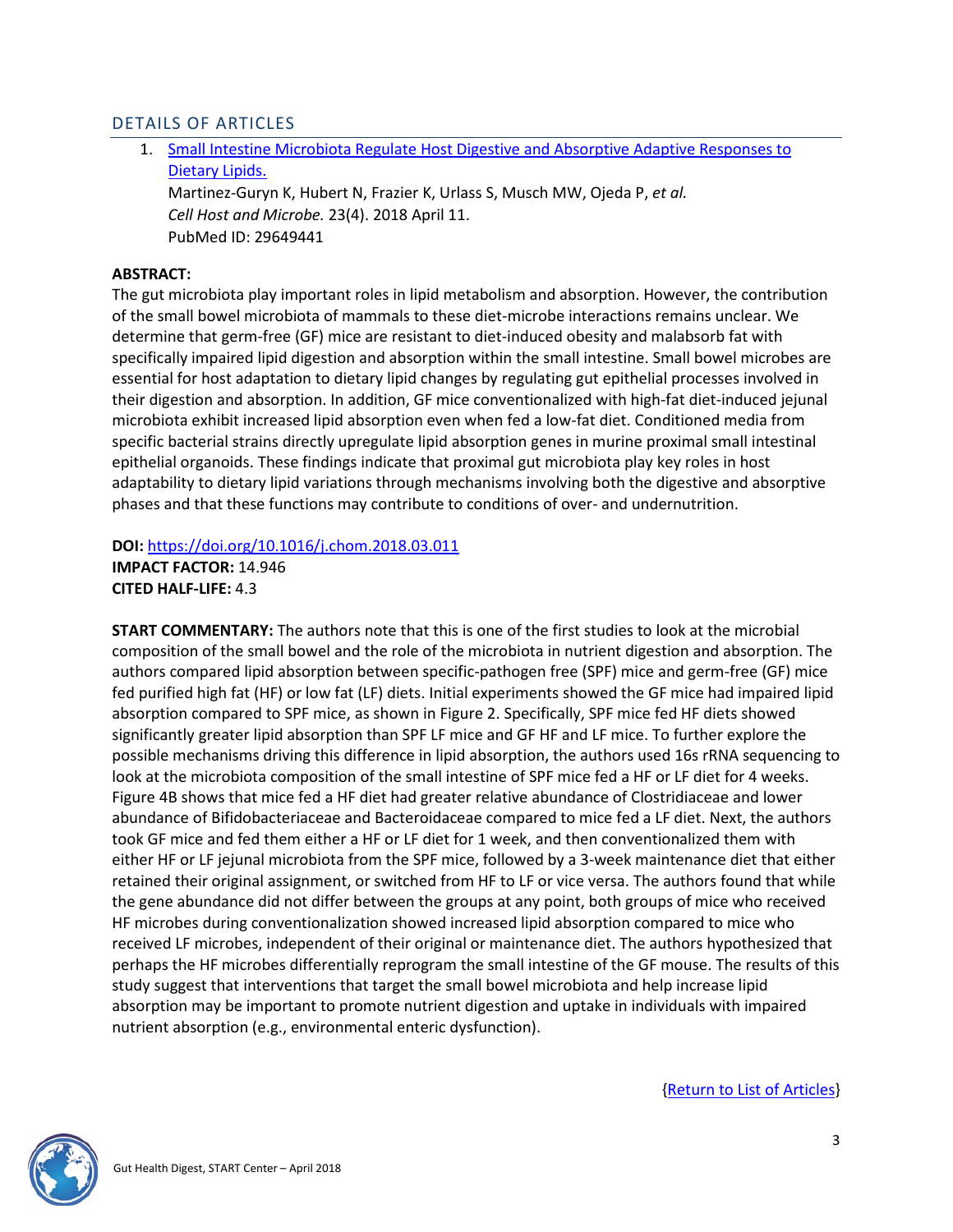2. [Markers of Environmental Enteric Dysfunction Are Associated With Neurodevelopmental](https://insights.ovid.com/pubmed?pmid=29613921)  [Outcomes in Tanzanian Children.](https://insights.ovid.com/pubmed?pmid=29613921)

Etheredge AJ, Manji K, Kellogg M, Tran H, Liu E, McDonald CM, *et al. Journal of Pediatric Gastroenterology and Nutrition.* 2018 April 02. [Epub ahead of print] PubMed ID: 29613921

# <span id="page-3-0"></span>**ABSTRACT:**

BACKGROUND: Chronic exposure to enteropathogens may result in environmental enteric dysfunction (EED), a subclinical condition associated with poor child growth. Growth faltering is strongly associated with poor neurodevelopment, and occurs during sensitive periods of postnatal brain development. We investigated the role of novel EED biomarkers, systemic inflammation, and micronutrient status on neurodevelopment in Tanzanian children.

METHODS: Non-stunted subjects with 6-week and 6-month blood samples and neurodevelopmental measures (n = 107) were included in this study. Samples were tested for biomarkers of gastrointestinal function (citrulline, antibodies to lipopolysaccharide, and flagellin), micronutrient status (iron, retinol binding protein [RBP], and vitamin D), systemic inflammation (C-reactive protein [CRP] and alpha-1-acid glycoprotein), and growth (insulin-like growth factor and insulin-like growth factor binding protein 3). RESULTS: Cognitive scores at 15 months were associated with higher concentrations of 6-month antilipopolysaccharide IgG (β = 1.95, P = 0.02), anti-flagellin IgA (β = 2.41, P = 0.04), and IgG (β = 2.99, P = 0.009). Higher receptive language scores were positively associated with anti-flagellin IgG (β = 0.95, P = 0.05), and receptive language and gross motor scores were positively associated with citrulline at 6 months (β = 0.09, P = 0.02; β = 0.10, P = 0.03, respectively). Gross motor scores were positively associated with RBP at 6 months ( $β = 1.70$ ,  $P = 0.03$ ). Markers of systemic inflammation were not significantly associated with neurodevelopment.

CONCLUSIONS: Plasma citrulline, a marker of gastrointestinal mucosal surface area, and vitamin A status were associated with higher gross motor development scores. Novel markers for EED, but not inflammation, were positively associated with cognitive scores, suggesting a possible mechanistic pathway involving immune response and neuroprotection.

**DOI:** [10.1097/MPG.0000000000001978](https://doi.org/10.1097/MPG.0000000000001978)

**IMPACT FACTOR:** 2.799 **CITED HALF-LIFE:** 7.3

**START COMMENTARY:** Children included in this study were a subset of those in a larger randomized controlled trial examining a possible association between daily multivitamins and/or zinc and growth faltering. Children received either a daily supplement or placebo from 6 weeks to 18 months of age. Blood samples were drawn at enrollment, 6 and 12 months of age. The subset of children selected for this study (n=107) were non-stunted at enrollment, had blood samples available, and had at least one anthropometric measurement after enrollment recorded. The Bayley Scales of Infant and Toddler Development- third edition (BSID-III) was administered to the selected children at 15 months of age. Blood samples from all three time points were tested for biomarkers associated with EED. Contrary to their initial hypothesis, increased levels of both anti-LPS IgG and IgA and flagellin IgA and IgG, markers of EED, were associated with better neurodevelopment. The authors hypothesized that this finding suggests that cognitive development is positively associated with a more robust immune response to systemic exposure to gut bacteria, and that toll-like receptors may be involved given their presence on microglial cells and other cells within the central nervous system. The study was exploratory in nature and had several limitations, including the exclusion of stunted children from the study population, multiple testing for associations, and the inability to distinguish between maternal or infant derived

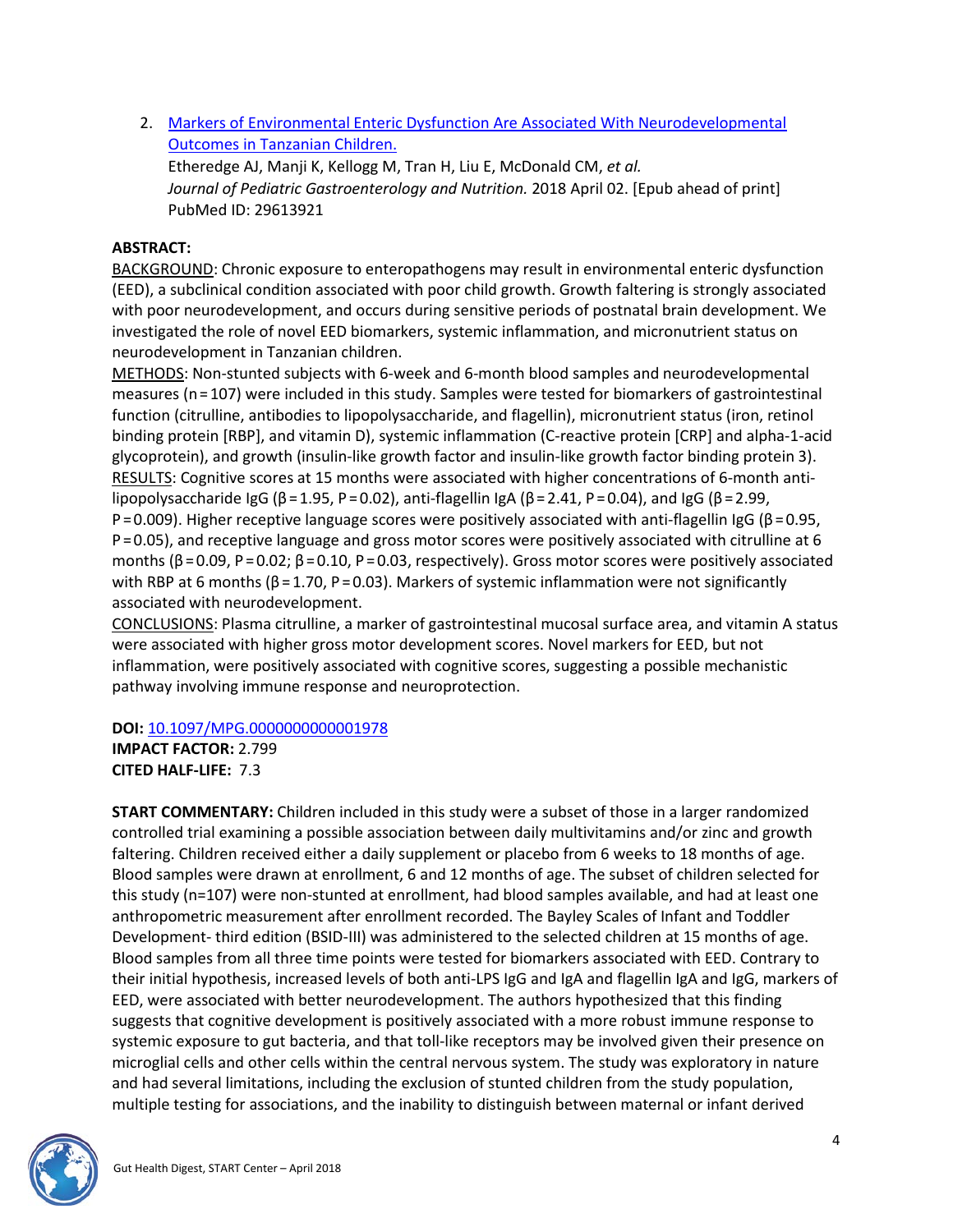flagellin and LPS antibodies. This study suggests interesting and complex associations between EED biomarkers, vitamin A status, and cognitive development that should be further explored.

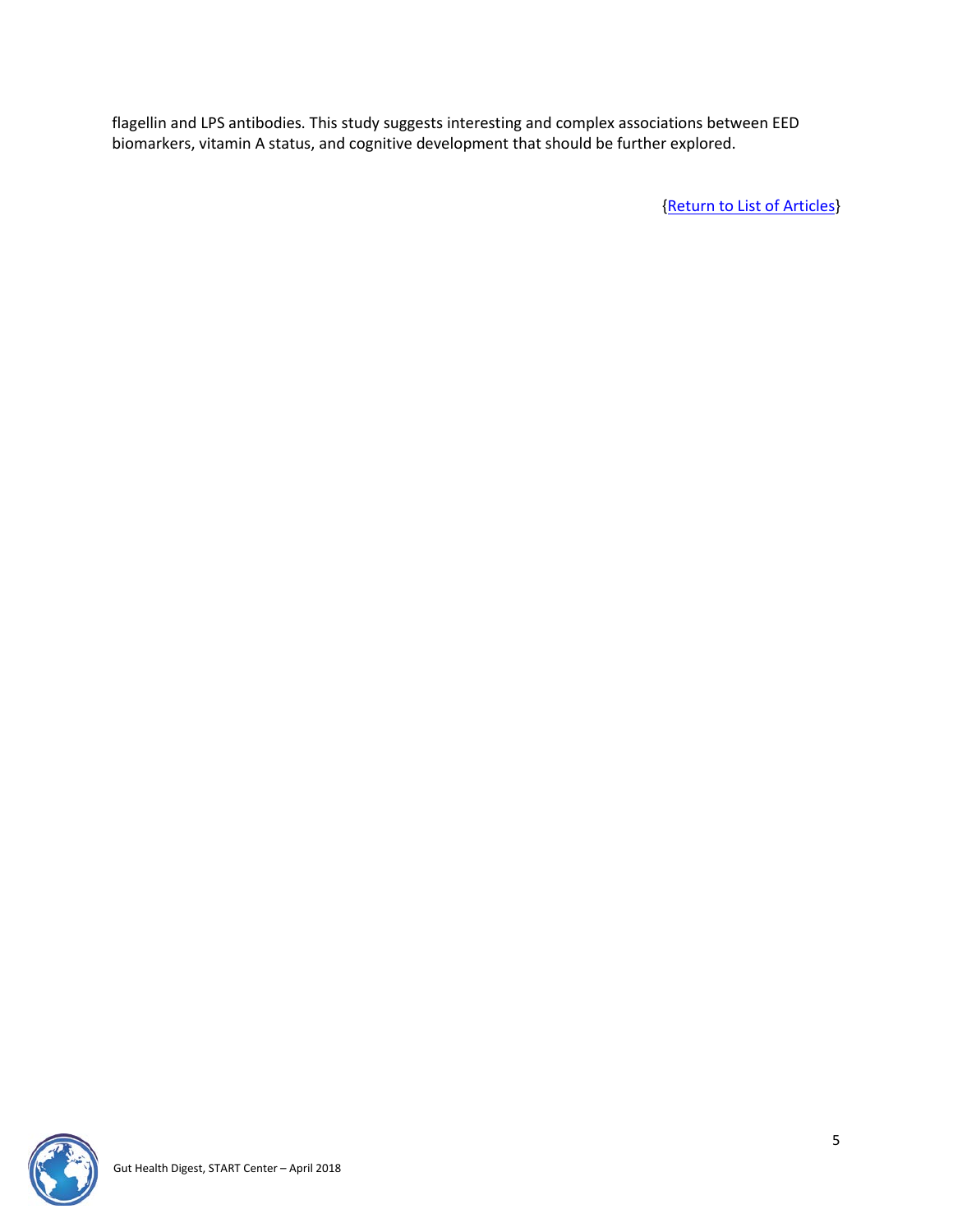3. [Nutritional preferences of human gut bacteria reveal their metabolic idiosyncrasies.](https://www.nature.com/articles/s41564-018-0123-9) Tramontano M, Andrejev S, Pruteanu M, Klünemann M, Kuhn M, Galardini M, *et al. Nature Microbiology.* 3(4). 2018 April. PubMed ID: 29556107

### <span id="page-5-0"></span>**ABSTRACT:**

Bacterial metabolism plays a fundamental role in gut microbiota ecology and host–microbiome interactions. Yet the metabolic capabilities of most gut bacteria have remained unknown. Here we report growth characteristics of 96 phylogenetically diverse gut bacterial strains across 4 rich and 15 defined media. The vast majority of strains (76) grow in at least one defined medium, enabling accurate assessment of their biosynthetic capabilities. These do not necessarily match phylogenetic similarity, thus indicating a complex evolution of nutritional preferences. We identify mucin utilizers and species inhibited by amino acids and short-chain fatty acids. Our analysis also uncovers media for in vitro studies wherein growth capacity correlates well with in vivo abundance. Further value of the underlying resource is demonstrated by correcting pathway gaps in available genome-scale metabolic models of gut microorganisms. Together, the media resource and the extracted knowledge on growth abilities widen experimental and computational access to the gut microbiota.

#### **DOI:** [10.1038/s41564-018-0123-9](https://doi.org/10.1038/s41564-018-0123-9) **IMPACT FACTOR:** *NA* **CITED HALF-LIFE:** *NA*

**START COMMENTARY:** The innovative screening and growth process developed by the authors of this study allowed for the investigation of several mechanistic and functional evaluations of gut bacterial species that have not previously been able to be explored. The 96 gut bacterial strains were chosen by identifying species with a relative abundance of 1% or more and prevalence of more than 10% in metagenomics data provided from 4 different studies comprised of 364 human subjects from 4 countries (Denmark, Spain, China, USA). The heat map in Figure 2a highlights the diversity of the growth media preferences of the bacterial strains in the study. While some strains grew well in almost all the media, others only grew in one or two. Interestingly, *Akkermansia muciniphila* and *Ruminococcus torques* displayed similar growth patterns in the screen; both species grew almost exclusively in two defined media that contained mucin. The authors noted that the two species have previously been observed competing for a similar ecological niche in the mucus layer. As seen in Figure 3b, 11 species grew better in defined media than in rich media, and that authors hypothesized that the robustness of these species would aid survival in low-nutrient environments. After initial growth experiments, the investigators ran a series of screens in which they added or altered the level of different nutrients in the media. Figure 4a shows the results of screens in which the amino acid and/or small chain fatty acids (SCFA) concentrations of growth media were altered. Additional SCFAs only boosted the growth of *Lactobacillus vaginalis*, while inhibiting the growth of the other species tested. The exclusion of aromatic amino acids decreased the growth of several species tested. This study systematically tested the growth of a wide range of common gut bacterial species, identifying the best media for use in future experiments and challenging the current dogma that most bacteria have complex metabolic requirements.

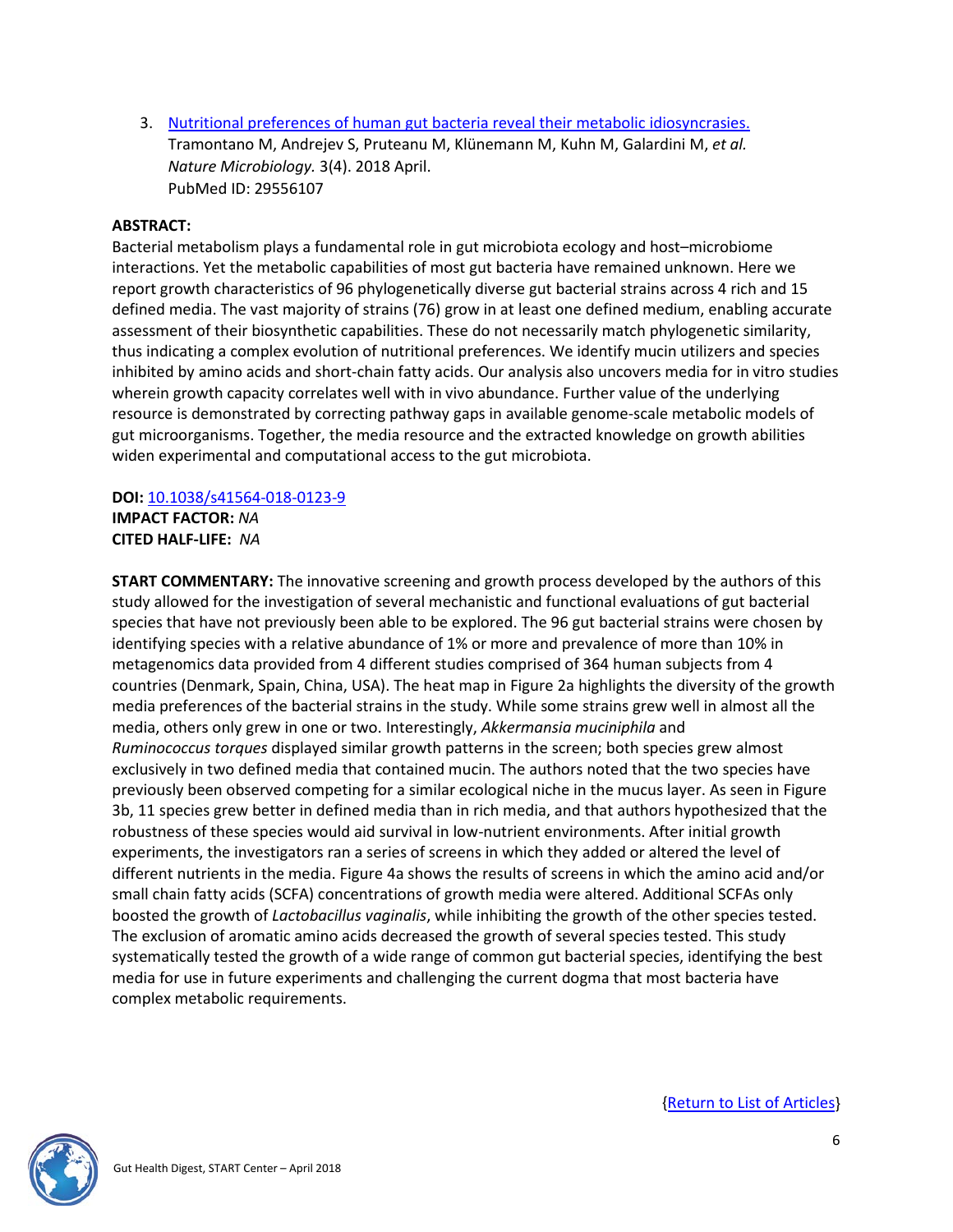4. [Environmental Enteropathy, Micronutrient Adequacy and Length Velocity in Nepalese Children](https://insights.ovid.com/pubmed?pmid=29620600)  [the Mal-Ed Birth Cohort Study.](https://insights.ovid.com/pubmed?pmid=29620600)

Morseth MS, Henjum S, Schwinger C, Strand TA, Shrestha SK, Shrestha B, *et al*. *Journal of Pediatric Gastroenterology and Nutrition.* 2018 April 03. [Epub ahead of print] PubMed ID: 29620600

# <span id="page-6-0"></span>**ABSTRACT:**

OBJECTIVES: Environmental enteropathy (EE) is likely associated with growth retardation in children, but the association between EE and length velocity z-score (LVZ) has not been investigated. The objective of the study was to assess associations between fecal markers for intestinal inflammation and LVZ and whether these associations were influenced by micronutrient adequacy among 9-24 months old children in Bhaktapur, Nepal.

METHODS: Data was divided into 5 time slots (9-12, 12-15, 15-18, 18-21 and 21-24 months). Anthropometric measurement and dietary assessment (by 24 h recall) were performed monthly. Mean nutrient density adequacy (MNDA) was calculated based on nutrient density adequacy (NDA) of ten micronutrients (thiamin, riboflavin, niacin, vitamin B6, folate, vitamin C, vitamin A, calcium, iron and zinc). Anti-1-antitrypsin (AAT), myeloperoxidase (MPO) and neopterin (NEO) were measured in stool samples collected at the beginning of each time slot. An environmental enteropathy (EE) score was calculated based on all three fecal markers. Associations between AAT, MPO, NEO and EE-score and LVZ were assessed by multiple linear regression analyses and Generalized estimating equations (GEE) models.

RESULTS: Associations between fecal markers and EE-score and LVZ were generally weak. EE-score and MPO for 3-month- and MPO for 6-month growth periods were significantly associated with LVZ from 9- 24 months. These associations were slightly modified by MNDA.

CONCLUSIONS: EE-score and MPO were significantly associated with LVZ in 9-24 months old Nepali children. Further studies to establish the usefulness of AAT, MPO and NEO in assessing EE and growth retardation are warranted.

#### **DOI:** [10.1097/MPG.0000000000001990](https://doi.org/10.1097/MPG.0000000000001990)

**IMPACT FACTOR:** 2.799 **CITED HALF-LIFE:** 7.3

**START COMMENTARY:** 240 infants/children who participated in the MAL-ED birth cohort in Bahktapur, Nepal were included in this study. Under the MAL-ED protocol, anthropometric measures were taken monthly throughout the study, and stool samples were collected monthly for children <12 months, and quarterly up to 36 months of age. For this analysis, data was only used from 9 months onward, because data collection methodology changed at this age and included the available information for calculating micronutrient adequacy. A unique method used by this study was the choice of 3-month and 6-month length-velocity z-score, rather than length-for-age z-score (LAZ) or change in LAZ as the outcome of interest. Investigators observed that overall, concentrations of fecal markers decreased slowly over the period of the study. However, only MPO was found to be significantly associated with linear growth over a 6-month period. Similar studies have been done with children from other countries in the MAL-ED study, and the results have been mixed. Findings from the Bangladesh and Brazil MAL-ED studies (cohort and case-control, respectively) observed similar associations for MPO with 3-month delta LAZ, however the study in Brazil also observed an association between AAT and 3-month delta LAZ. Similar associations between MPO and linear growth over 6 month periods have also been observed in children in Brazil, but were not significant in the Bangladesh cohort. The authors suggested that the differences are due to the high intra-individual variability of the fecal markers used in this study, higher values

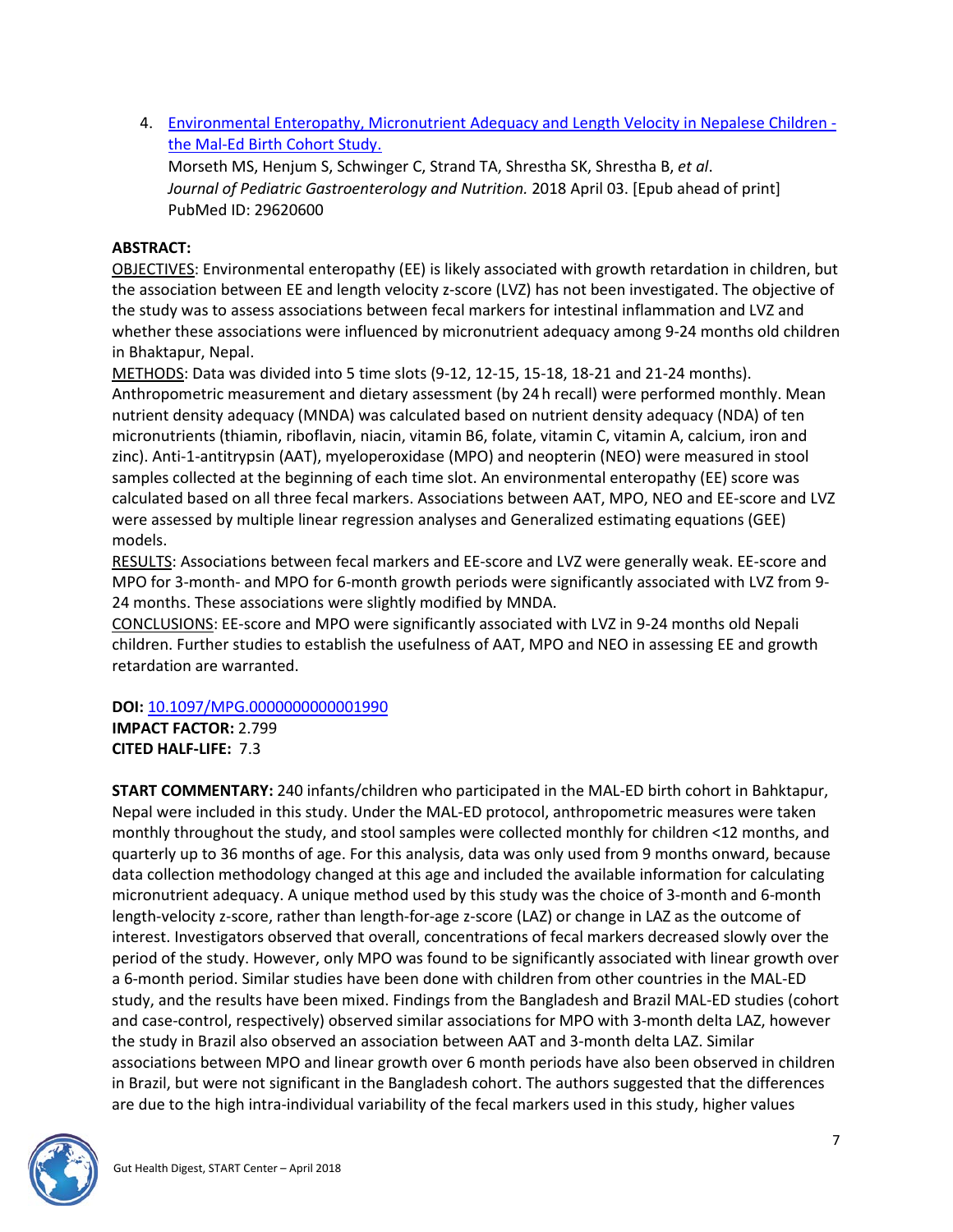observed versus other settings, and the multiple immunological processes (particularly in acute vs. chronic infections) in which they are involved. Additional biomarkers, which are perhaps less variable, or that provide additional supportive data, should be considered in future studies.

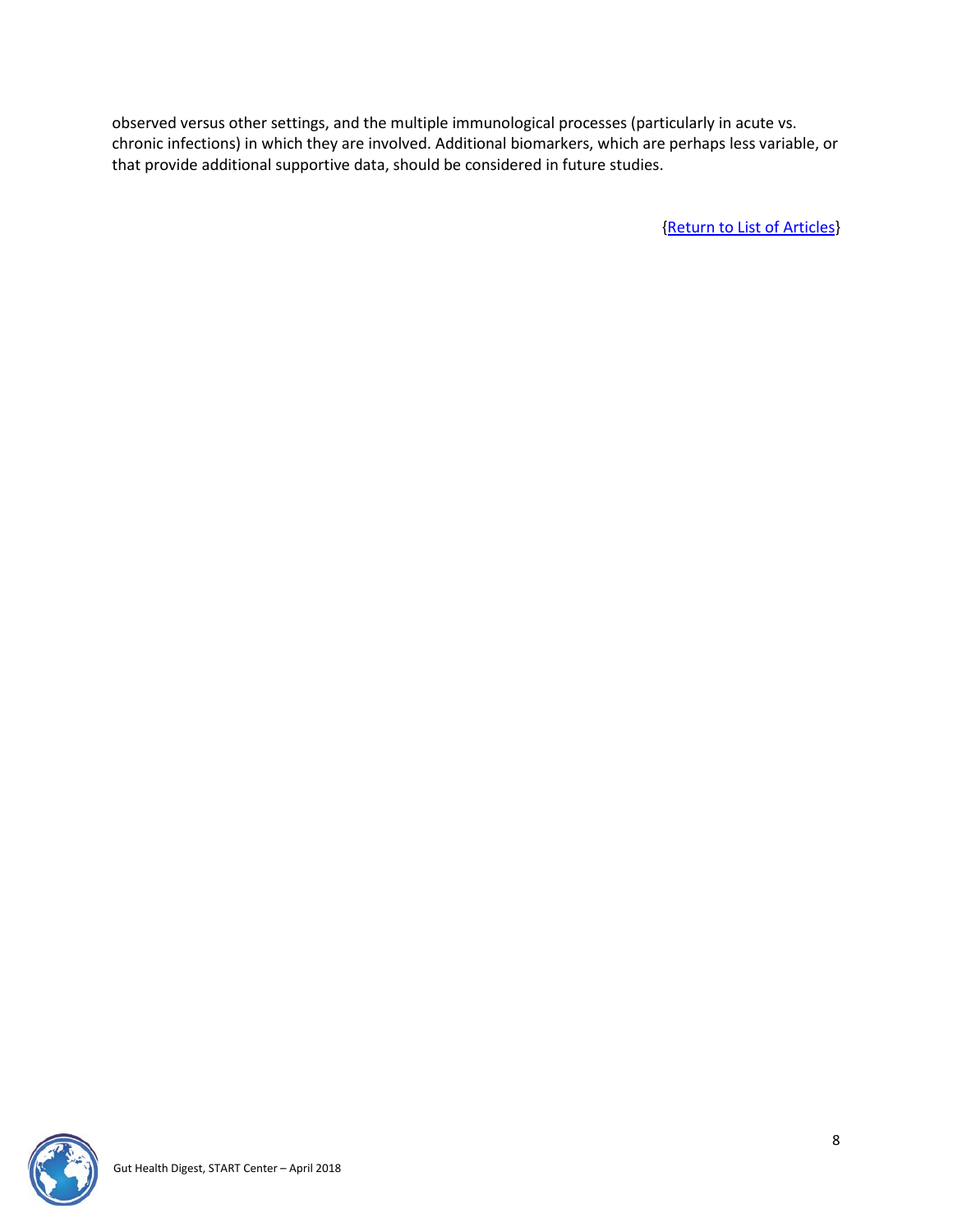5. [Metabolic phenotyping of malnutrition during the first 1000 days of life.](https://link.springer.com/article/10.1007%2Fs00394-018-1679-0) Mayneris-Perxachs J, and Swann JR. *European Journal of Nutrition.* 2018 April 11. [Epub ahead of print] PubMed ID: 29644395

# <span id="page-8-0"></span>**ABSTRACT:**

Nutritional restrictions during the first 1000 days of life can impair or delay the physical and cognitive development of the individual and have long-term consequences for their health. Metabolic phenotyping (metabolomics/metabonomics) simultaneously measures a diverse range of low molecular weight metabolites in a sample providing a comprehensive assessment of the individual's biochemical status. There are a growing number of studies applying such approaches to characterize the metabolic derangements induced by various forms of early-life malnutrition. This includes acute and chronic undernutrition and specific micronutrient deficiencies. Collectively, these studies highlight the diverse and dynamic metabolic disruptions resulting from various forms of nutritional deficiencies. Perturbations were observed in many pathways including those involved in energy, amino acid, and bile acid metabolism, the metabolic interactions between the gut microbiota and the host, and changes in metabolites associated with gut health. The information gleaned from such studies provides novel insights into the mechanisms linking malnutrition with developmental impairments and assists in the elucidation of candidate biomarkers to identify individuals at risk of developmental shortfalls. As the metabolic profile represents a snapshot of the biochemical status of an individual at a given time, there is great potential to use this information to tailor interventional strategies specifically to the metabolic needs of the individual.

**DOI:** [10.1007/s00394-018-1679-0](https://doi.org/10.1007/s00394-018-1679-0) **IMPACT FACTOR:** 4.370 **CITED HALF-LIFE:** 4.2

**START COMMENTARY:** This review article discusses the techniques used for metabolic phenotyping and the current findings from the literature on metabolic phenotypes during the first two years of a child's life. The article summarizes several consistent findings on nutritional deficiencies throughout each of the different stages of newborn development. Table 1 summarizes the studies discussed in the paper and the main findings in neonates. Both large for gestational age (LGA) and Inter-uterine growth restriction (IUGR) children have been shown to have increased levels of myo-inositol, sarcosine, creatine, and creatinine in their urine compared to appropriate-for-gestational age (AGA) babies. The authors suggest that the changes in the metabolic profile of these children result from adaptations that occur in response to intrauterine hyperglycemia. Table 2 summarizes metabolomic human studies during the post-natal development phase. Of note, during the first 6 months of a child's life, the authors summarize studies that have looked at the metabolic profile of breast milk and the impact on child health. Notably, several studies demonstrated that several human milk oligosaccharides (HMOs) decrease in breast milk during the first month of a child's life. As HMOs are known to be important prebiotics for commensal bacteria, this finding may suggest that prebiotic supplementation may be a warranted intervention even in children who are exclusively breastfed. During postnatal development between 6 months and 12 months of age, the authors summarize several studies that have looked at the metabolic phenotype in severely undernourished children. Several studies showed that undernourished children had decreased levels of amino acid, that then increased after nutritional interventions; it is hypothesized that this is due to the greater availability of dietary protein made available after the nutritional intervention, which results in greater oxidation of amino acids and a reduction in the oxidation of fatty-acids. The review

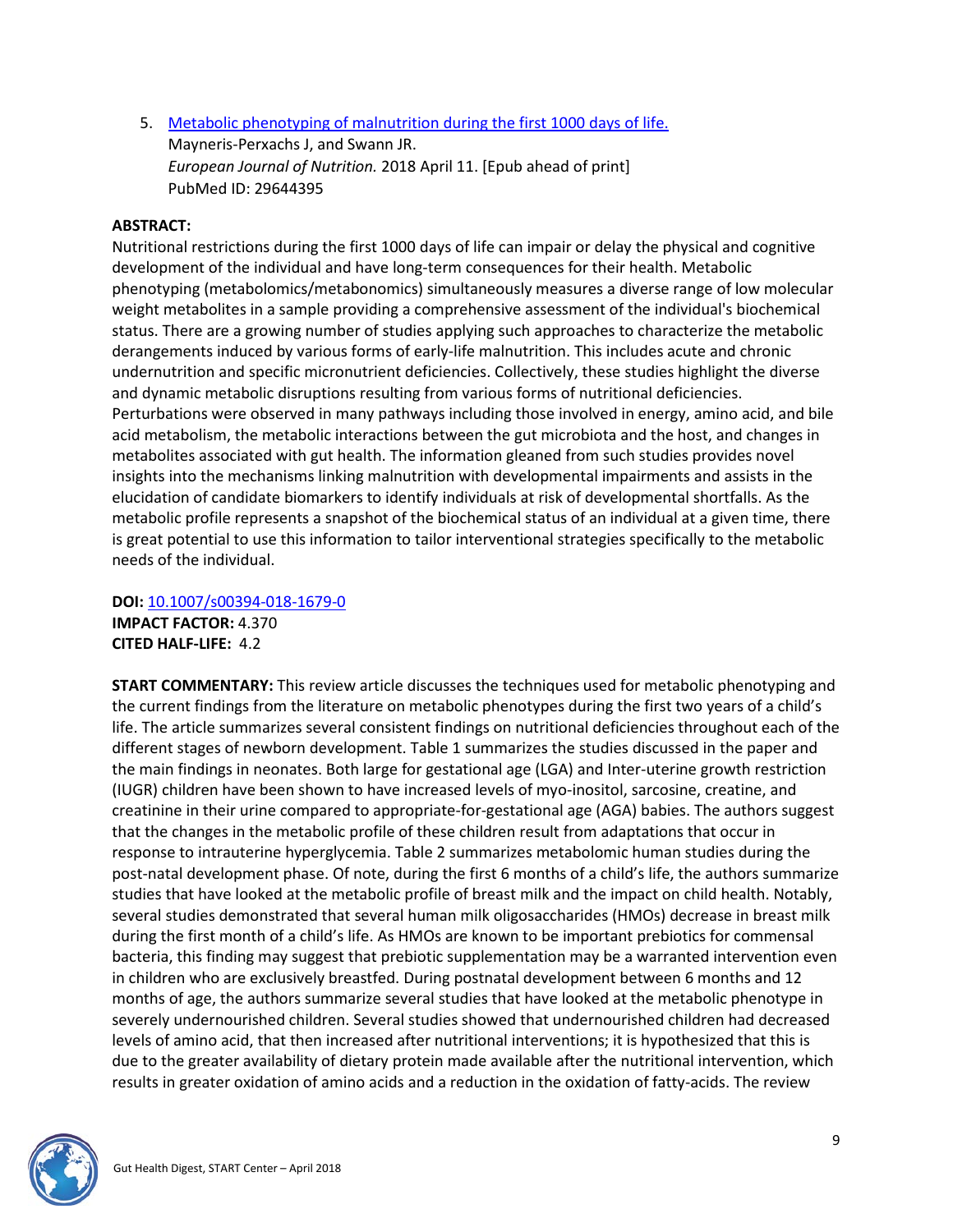also summarizes the metabolic and microbiome differences observed in states of acute and chronic malnutrition, as well as micronutrient deficiencies and environmental enteric dysfunction.

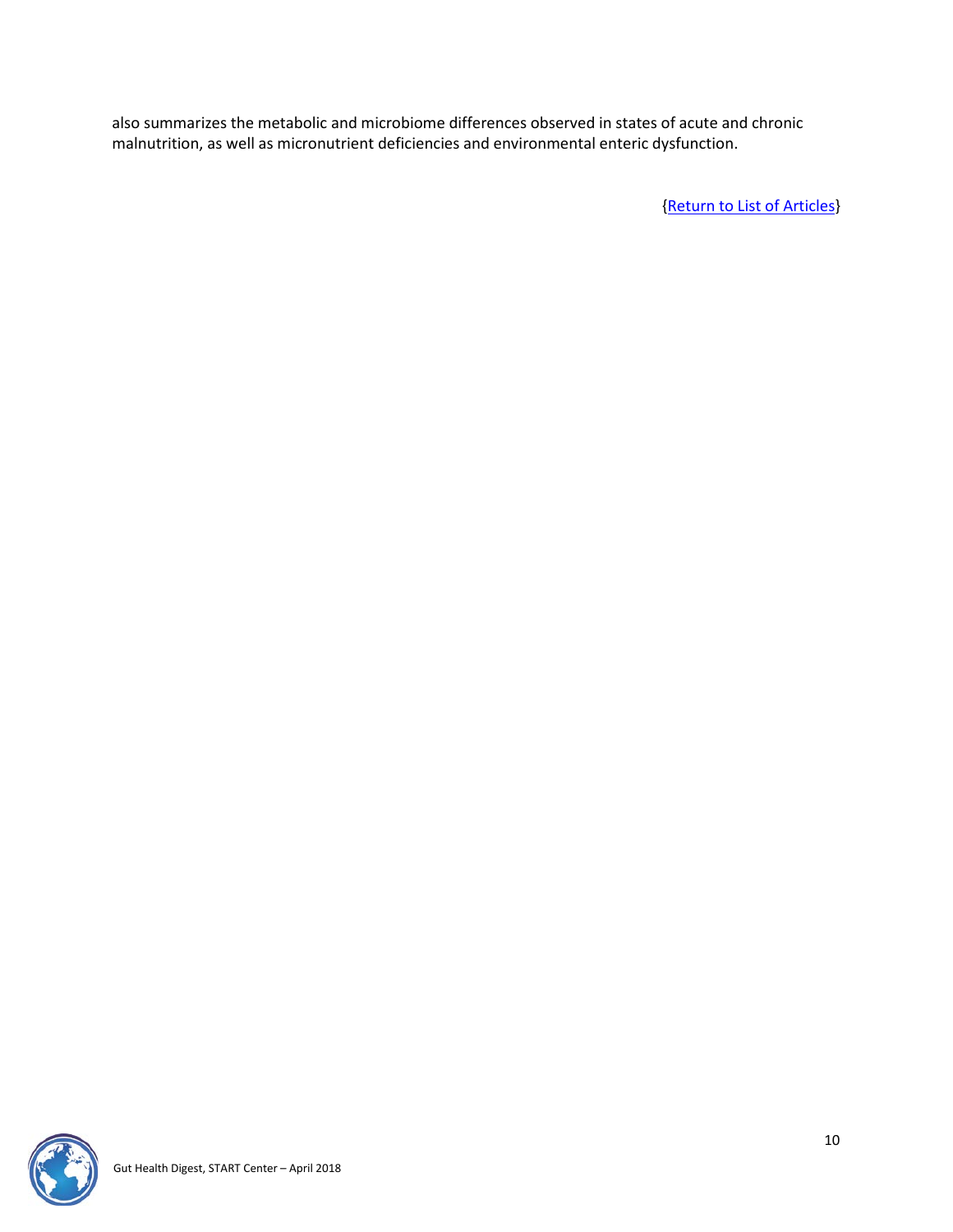6. [Lactobacillus paracasei CNCM I-3689 reduces vancomycin-resistant Enterococcus persistence](https://www.nature.com/articles/s41598-018-23437-9)  [and promotes Bacteroidetes resilience in the gut following antibiotic challenge.](https://www.nature.com/articles/s41598-018-23437-9) Crouzet L, Derrien M, Cherbuy C, Plancade S, Foulon M, Chalin B, *et al. Scientific Reports.* 8(1). 2018 March 23. PubMed ID: 29572473

#### <span id="page-10-0"></span>**ABSTRACT:**

Enterococci, in particular vancomycin-resistant enterococci (VRE), are a leading cause of hospitalacquired infections. Promoting intestinal resistance against enterococci could reduce the risk of VRE infections. We investigated the effects of two *Lactobacillus* strains to prevent intestinal VRE. We used an intestinal colonisation mouse model based on an antibiotic-induced microbiota dysbiosis to mimic enterococci overgrowth and VRE persistence. Each *Lactobacillus* spp. was administered daily to mice starting one week before antibiotic treatment until two weeks after antibiotic and VRE inoculation. Of the two strains, *Lactobacillus paracasei* CNCM I-3689 decreased significantly VRE numbers in the feces demonstrating an improvement of the reduction of VRE. Longitudinal microbiota analysis showed that supplementation with *L. paracasei* CNCM I-3689 was associated with a better recovery of members of the phylum Bacteroidetes. Bile salt analysis and expression analysis of selected host genes revealed increased level of lithocholate and of ileal expression of camp (human LL-37) upon *L. paracasei* CNCM I-3689 supplementation. Although a direct effect of *L. paracasei* CNCM I-3689 on the VRE reduction was not ruled out, our data provide clues to possible anti-VRE mechanisms supporting an indirect anti-VRE effect through the gut microbiota. This work sustains non-antibiotic strategies against opportunistic enterococci after antibiotic-induced dysbiosis.

**DOI:** [10.1038/s41598-018-23437-9](https://doi.org/10.1038/s41598-018-23437-9) **IMPACT FACTOR:** 4.259 **CITED HALF-LIFE:** 2.0

**START COMMENTARY:** This study used mouse models to explore the possible effects of probiotics in controlling the expansion of VRE in the intestine. Figure 1 shows the mean log VRE concentrations found at day 14, 18, and 21 in clindamycin-pretreated mice who received *L. paracasei ssp.*, *L. rhamnosus ssp.*, or control prior to the introduction of *E. faecalis*. Because differences in VRE were pronounced in mice that received *L. paracasei,* additional trials were run to evaluate the possible effect of *L. paracasei* supplementation on the gut microbiota. The results can be seen in Figure 3. Trials 4 and 5 omitted the inoculation of *E. faecalis* V583 at day 11. In trial 3, microbiota were only analyzed at baseline and 11 days after *E. faecalis* inoculation. Trials 1 and 2 used the standard protocol; trial 2 had one less control mouse than trial 1. Additional details about the relative abundance of gut microbiota phylum and alpha diversity at different points in the study between the control and *L. paracasei* mice can be found in the Supplemental Tables S2 and S3. These results suggest that *L. paracasei* contributes to a significant reduction in the amount of persisting VRE, likely by increasing the amount of the genera Bacteroidetes present. However, the results were not seen in all supplemented mice, suggesting there are important sources of inter-individual variation in mice that warrant further exploration.

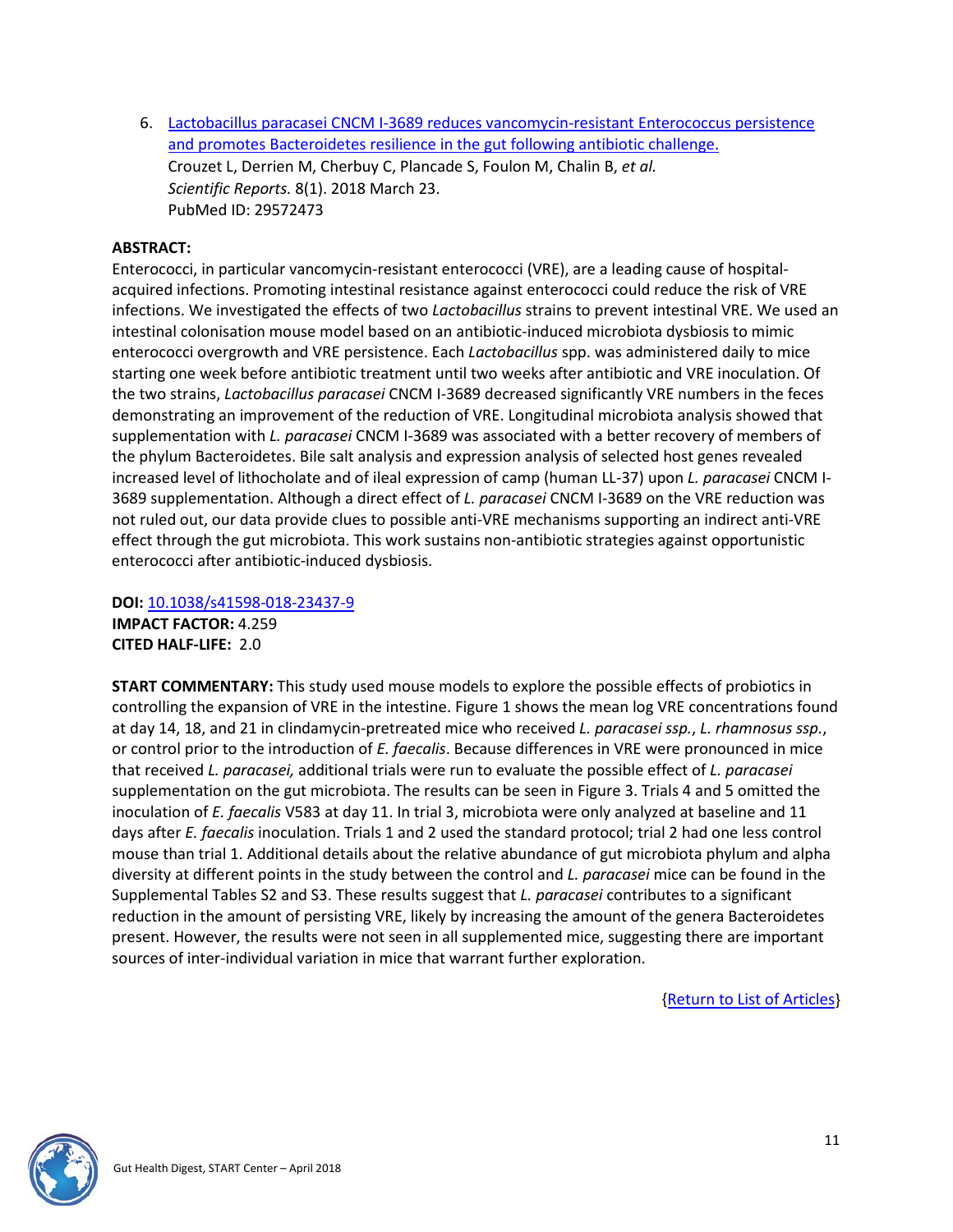7. [Environmental Enteropathy in Undernourished Pakistani Children: Clinical and](http://www.ajtmh.org/content/journals/10.4269/ajtmh.17-0306)  [Histomorphometric Analyses.](http://www.ajtmh.org/content/journals/10.4269/ajtmh.17-0306)

Syed S, Yeruva S, Herrmann J, Sailer A, Sadiq K, Iqbal N, *et al. The American Journal of Tropical Medicine and Hygiene.* 2018 April 02. [Epub ahead of print] PubMed ID: 29611507

## <span id="page-11-0"></span>**ABSTRACT:**

Despite nutrition interventions, stunting thought to be secondary to underlying environmental enteropathy (EE) remains pervasive among infants residing in resource-poor countries and remains poorly characterized. From a birth cohort of 380 children, 65 malnourished infants received 12 weeks of nutritional supplementation with ready-to-use therapeutic food (RUTF). Eleven children with insufficient response to RUTF underwent upper endoscopy with duodenal biopsies, which were compared with U.S., age-matched specimens for healthy, celiac disease, non-celiac villous atrophy, non-celiac intraepithelial lymphocytosis, and graft-versus-host disease patients. Of the 11 children biopsied, EE was found in 10 (91%) with one subject with celiac disease. Morphometry demonstrated decreased villus-to-crypt (V:C) ratios in EE relative to healthy and non-celiac lymphocytosis patients. Environmental enteropathy villus volumes were significantly decreased relative to healthy controls. In EE, average CD3+ cells per 100 epithelial cells and per 1,000 µm2 of lamina propria and the number of lamina propria CD20+ B-cell aggregates were increased relative to all other groups. Our results indicate that V:C ratios are reduced in EE but are less severe than in celiac disease. Environmental enteropathy intraepithelial and lamina propria T lymphocytosis is of greater magnitude than that in celiac disease. The increases in lamina propria B and T lymphocytes suggest that non-cytolytic lymphocytic activation may be a more prominent feature of EE relative to celiac disease. These results provide new insights into shared yet distinct histological and immunological features of EE and celiac disease in children.

**DOI:** [10.4269/ajtmh.17-0306](https://doi.org/10.4269/ajtmh.17-0306) **IMPACT FACTOR:** 2.549 **CITED HALF-LIFE:** >10.0

**START COMMENTARY:** This study presents preliminary results from the larger birth cohort of children. For this analysis, children were selected for biopsy if they had WHZ score < -2 and clinical histories indicating malabsorption following the 12-week RUTF intervention. This study is novel because it was able to directly compare the histology and immunohistochemistry of the duodenal in children with EE with healthy and diseased controls (Figure 1). Contrary to what previous studies have assumed, this study showed that the presentation and composition of the villi in children with EE was significantly different than that of children with celiac disease. The villus-crypt ratio and villus volumes in children with EE were significantly lower than in healthy individuals, however these measurements were less extreme than those observed among patients with celiac disease. Interestingly, as shown in Figure 3, EE children showed higher levels of intraepithelial T lymphocytosis, despite having relatively preserved villi. This observation, along with the increased numbers of lamina propria B-cell aggregates suggests that children with EE launch a more intense lymphocytic recruitment compared to children with celiac disease. The authors suggested this contrasting response may be due to altered microbiota. However, the study is limited because they did not have stool samples from all subjects to compare the microbiota composition and metabolic activity.

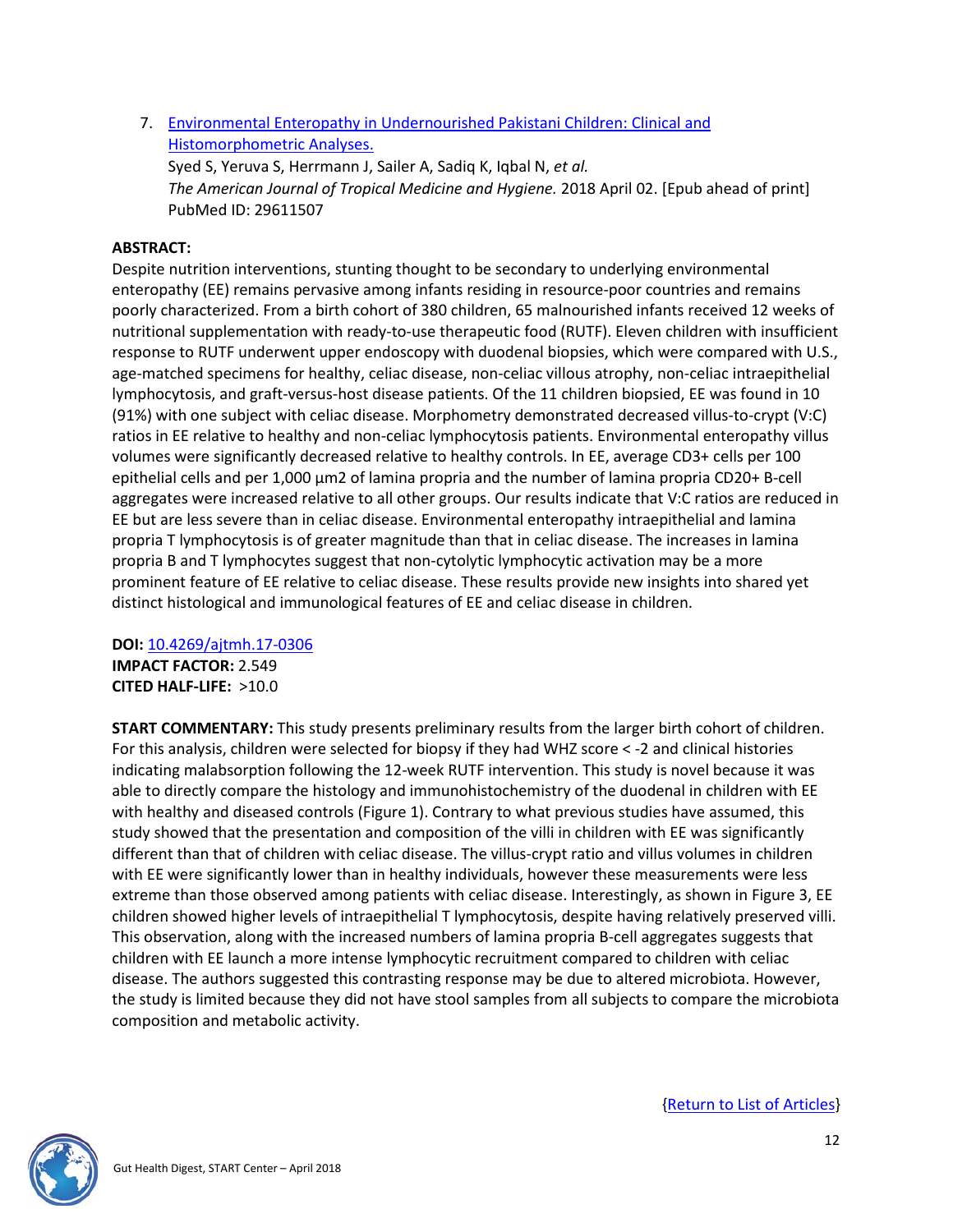8. [Selective maternal seeding and environment shape the human gut microbiome.](https://genome.cshlp.org/content/28/4/561) Korpela K, Costea P, Coelho LP, Kandels-Lewis S, Willemsen G, Boomsma DI, *et al*. *Genome Research.* 28(4). 2018 April. PubMed ID: 29496731

#### <span id="page-12-0"></span>**ABSTRACT:**

Vertical transmission of bacteria from mother to infant at birth is postulated to initiate a life-long hostmicrobe symbiosis, playing an important role in early infant development. However, only the tracking of strictly defined unique microbial strains can clarify where the intestinal bacteria come from, how long the initial colonizers persist, and whether colonization by other strains from the environment can replace existing ones. Using rare single nucleotide variants in fecal metagenomes of infants and their family members, we show strong evidence of selective and persistent transmission of maternal strain populations to the vaginally born infant and their occasional replacement by strains from the environment, including those from family members, in later childhood. Only strains from the classes Actinobacteria and Bacteroidia, which are essential components of the infant microbiome, are transmitted from the mother and persist for at least 1 yr. In contrast, maternal strains of Clostridia, a dominant class in the mother's gut microbiome, are not observed in the infant. Caesarean-born infants show a striking lack of maternal transmission at birth. After the first year, strain influx from the family environment occurs and continues even in adulthood. Fathers appear to be more frequently donors of novel strains to other family members than receivers. Thus, the infant gut is seeded by selected maternal bacteria, which expand to form a stable community, with a rare but stable continuing strain influx over time.

**DOI:** [10.1101/gr.233940.117](https://doi.org/10.1101/gr.233940.117) **IMPACT FACTOR:** 11.922 **CITED HALF-LIFE:** 7.3

**START COMMENTARY:** This is one of the largest studies performed to evaluate maternal and environmental microbiota seeding of the infant gut. The authors had stool samples from previous studies for 100 Swedish, 42 US and 5 Italian infant-mother pairs for analysis. Stool samples were taken from all mother and infants within the first week proceeding birth. Additional infant stool samples were collected at the age of 4 months and 12 months in the Swedish sample, 6 months in the US sample, and at 7 months and one year in the Italian sample. There were 25 infants delivered via Cesarean section (Csection). From these mother-infant paired samples, investigators used stringent criteria to look for specific shared bacterial strains between mother and infant. The investigators looked for rare single nucleotide variants (rmSNV), defined as those SNVs that were not shared with any non-family member (to reduce noise from common SNVs in the population), shared between two individuals to indicate evidence of transmission. To reduce the possibility that rmSNVs were similar by chance, investigators required >20% rmSNV sharing between samples to be categorized as strain sharing. Results showed that vaginally delivered infants had a high level of shared microbiota from the Actinobacteria and Bacteroidia family, but this was not seen in the infants delivered via C-section, suggesting that some maternal seeding may happen in the vaginal canal. However, in both vaginal and Cesarean delivered infants, the degree of shared maternal microbiota increased during the first year of life, as shown in Figure 1A. In addition to the infant-mother pairs, the authors also had metagenomic data from 8 German and 2 Dutch families, which had children across a wide age range. Investigators analyzed these data to look for similarities between infants and other family members, as well as children compared to other family members. As shown in Figure 3, the results suggest that maternal similarities decrease after the first year of life, while shared familial microbiota peaks between 2 to 10 years old. While the results are

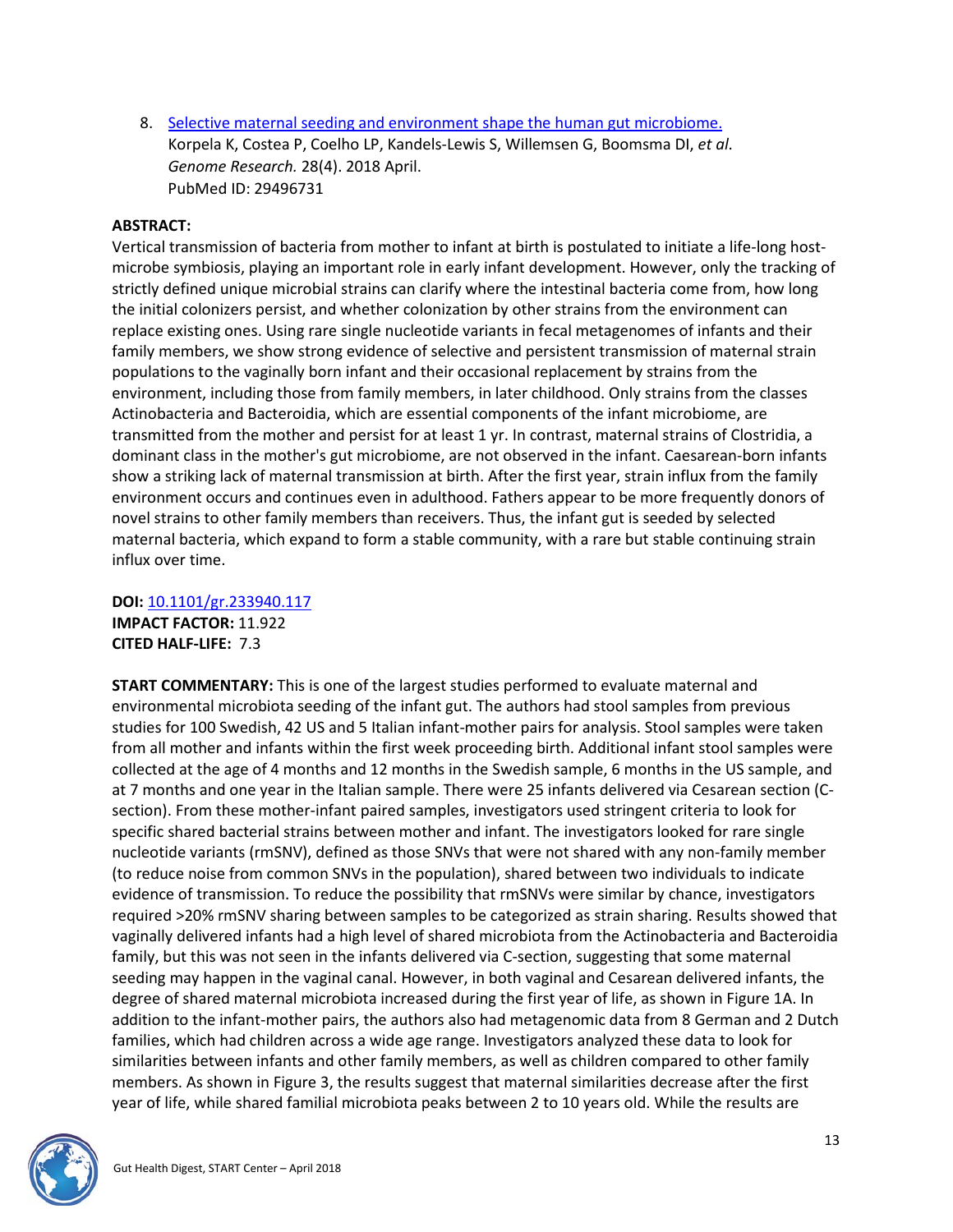interesting, they are highly limited by the small sample size and the cross-sectional nature of the data collection. Further studies should be conducted to analyze influences on the microbiota overtime and whether interventions to alter the gut microbiota of the mother could confer benefits to their infants.

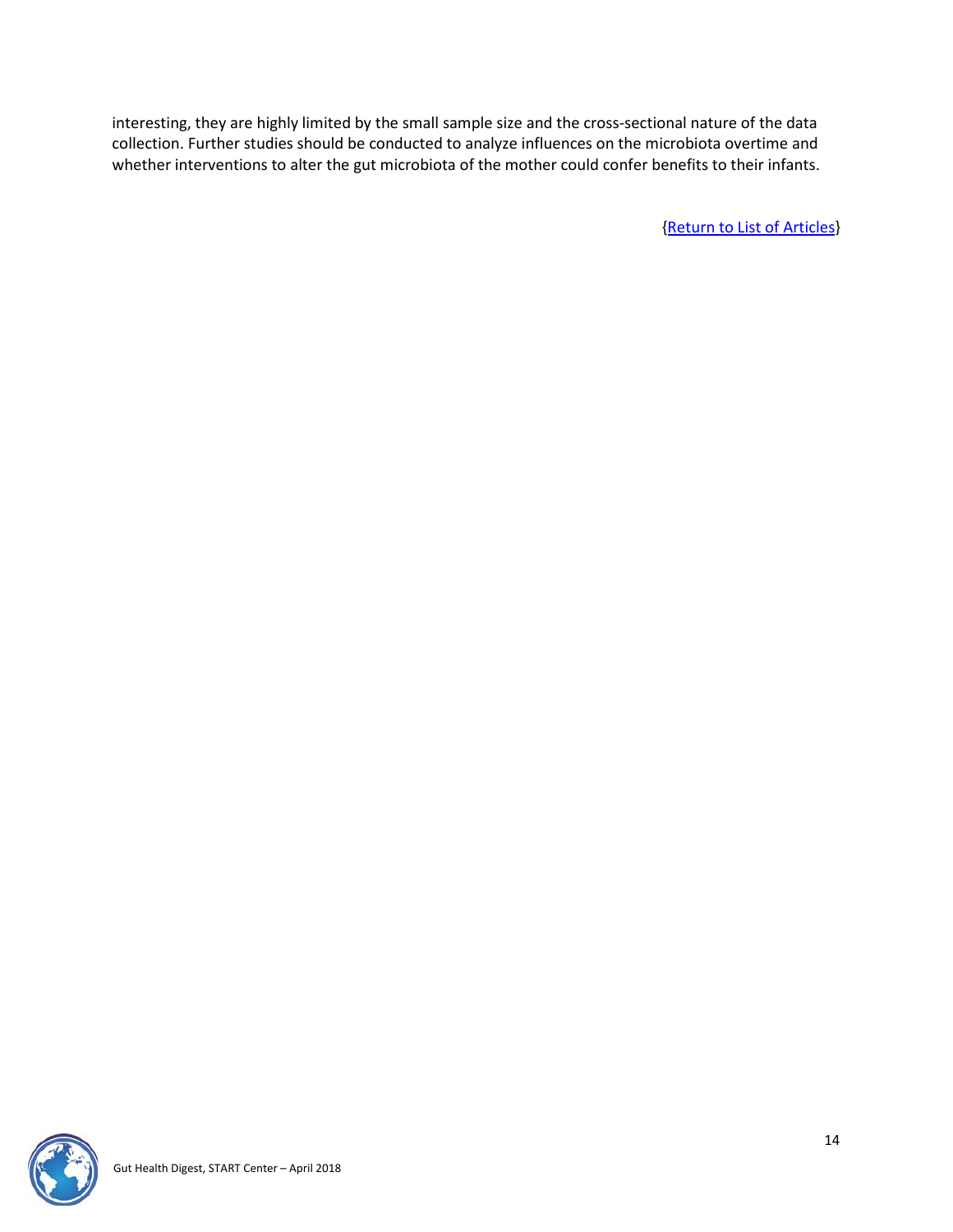9. [Intestinal pathogen clearance in children with severe acute malnutrition is unrelated to](https://clinicalnutritionespen.com/article/S2405-4577(17)30103-1/fulltext)  [inpatient morbidity.](https://clinicalnutritionespen.com/article/S2405-4577(17)30103-1/fulltext)

Versloot CJ, Attia S, Bourdon C, Richardson SE, Potani I, Bandsma RHJ, and Voskuijl W. *Clinical Nutrition ESPEN.* 24. 2018 April. PubMed ID: 29576347

### <span id="page-14-0"></span>**ABSTRACT:**

BACKGROUND & AIMS: Children with Severe Acute Malnutrition (SAM) often suffer from diarrhea, which is associated with increased mortality. The contribution of intestinal bacteria, parasites and viruses to morbidity such as diarrhea in SAM remains poorly understood. To evaluate their association with clinical outcomes, we detected stool pathogens in children with SAM at hospital admission and after clinical stabilization prior to discharge.

METHODS: 15 intestinal pathogens, fecal calprotectin and C-reactive protein (CRP) were determined at admission and after clinical stabilization in children aged 8-59 months (n = 47) hospitalized in Malawi for complicated SAM. Differences in fecal pathogens, intestinal and systemic inflammation, and clinical outcomes between time points were evaluated using the Wilcoxon Signed-Rank test or Wilcoxon ranksum test.

RESULTS: On admission pathogens were present in nearly all children and after clinical stabilization many were cleared with only 55% of children still harboring a pathogen (89% vs. 55%, p = 0.001). Nosocomial infections were infrequent. The pathogens Giardia lamblia and Shigella spp. were most likely to persist. After clinical stabilization, fecal calprotectin was higher in children harboring a pathogen (median (IQR): 383 mg/kg (903-149 mg/kg) vs 140 mg/kg (300-71 mg/kg), p = 0.03). CRP did not correlate with fecal calprotectin levels nor was it associated with pathogen detection. Presence of stool pathogens was not associated with clinical outcomes such as diarrhea.

CONCLUSIONS: Fecal pathogens were very common and cleared in most children with complicated SAM treated with antibiotics. The presence of stool pathogens after stabilization was associated with increased intestinal inflammation but not with clinical outcomes.

#### **DOI:** [10.1016/j.clnesp.2018.01.004](https://doi.org/10.1016/j.clnesp.2018.01.004)

**IMPACT FACTOR:** 3.057 **CITED HALF-LIFE:** 9.5

**START COMMENTARY:** The 47 children analyzed in this study were taking part in separate randomized controlled trial evaluating the impact of different nutritional rehabilitation formulations in children with SAM. As part of that study, stool samples were collected from children on study entry (hospital admittance for SAM) as well as after clinical stabilization had been achieved. The investigators found no association between diarrheal episodes and the presence of pathogens in children's stool. Additionally, presence of pathogens did not significantly increase duration of hospital stay or intestinal inflammation. The authors noted that the study was limited by the lack of a control group of healthy children due to difficulty with getting parents of healthy children to agree to allow for samples to be taken. In addition, the study was not able to look at the impact of second-line antibiotic (100% were on cotrimoxazole) use on pathogen clearance because 8 different second-line antibiotics were administered for varying lengths of time and were initiated at different times. As both SAM and antibiotic use have shown associations with altered microbiota, the findings of the study could be enhanced if investigators are able to analyze the changes in the microbiota in children who cleared their pathogens and those who did not. The null findings in this study with respect to pathogen persistence and clinical outcomes in children with SAM highlight the complexities of asymptomatic infections, as well as the difficulty of studying these infections in the field.  ${Return to List of Articles}$ 

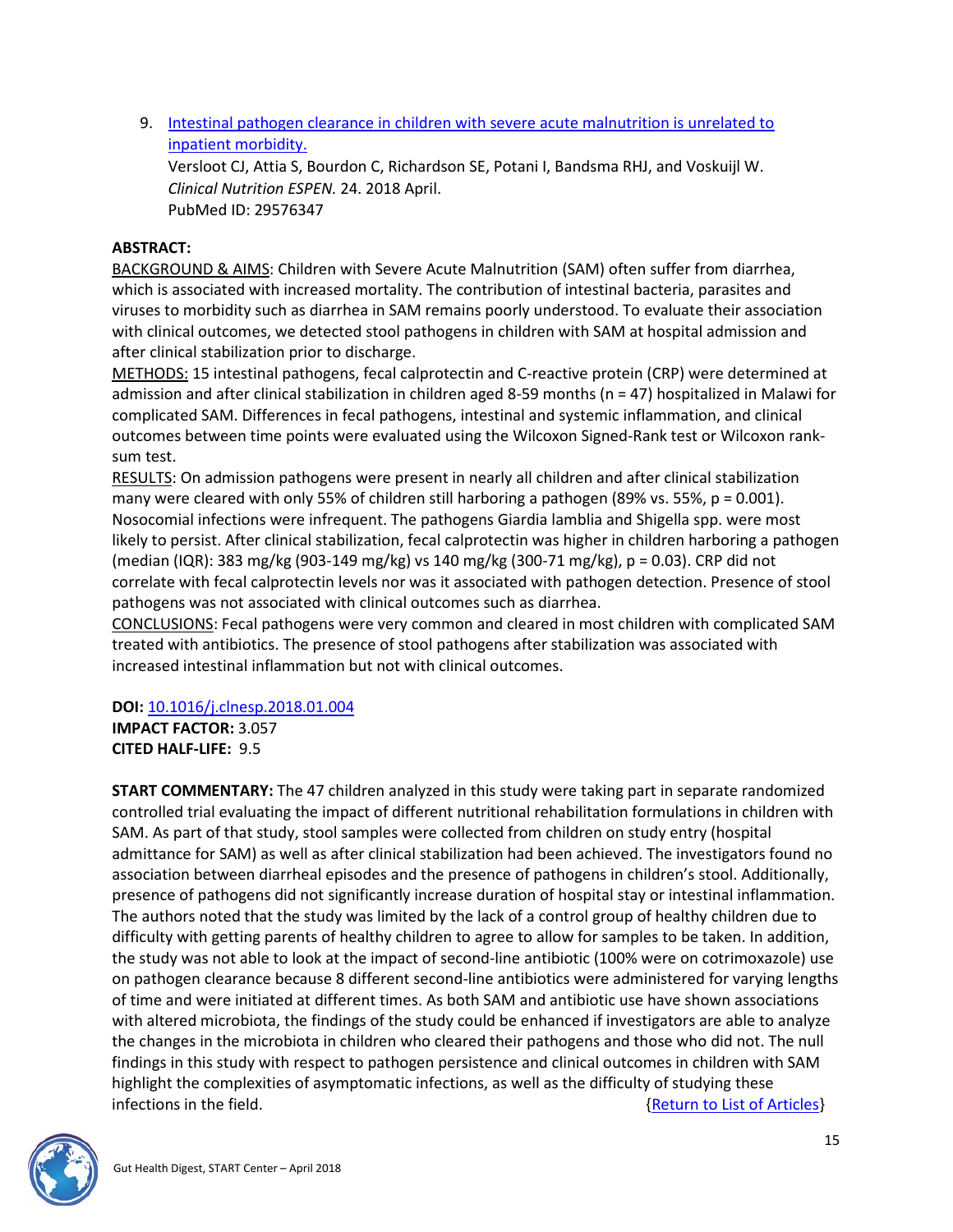10. Subclinical Enteric Parasitic Infections and Growth [Faltering in Infants in São Tomé, Africa: A](http://www.mdpi.com/1660-4601/15/4/688)  [Birth Cohort Study.](http://www.mdpi.com/1660-4601/15/4/688)

Garzón M, Pereira-da-Silva L, Seixas J, Papoila AL, and Alves M. *International Journal of Environmental Research and Public Health.* 15(4). 2018 April 05. PubMed ID: 29621166

# <span id="page-15-0"></span>**ABSTRACT:**

The associations between enteric pathogenic parasites and growth in infants in São Tomé were explored using a refined anthropometric approach to recognize early growth faltering. A birth cohort study was conducted with follow-up to 24months of age. Microscopic examination for protozoa and soil-transmitted helminths was performed. Anthropometric assessments included: z-scores for weight-for-length (WLZ), length-for-age (LAZ), weight (WAVZ) and length velocities (LAVZ), length-for-age difference (LAD), and wasting and stunting risk ( $\leq$  - 1 SD). Generalized additive mixed effects regression models were used to explore the associations between anthropometric parameters and enteric parasitic infections and cofactors. A total of 475 infants were enrolled, and 282 completed the study. The great majority of infants were asymptomatic. *Giardia lamblia* was detected in 35.1% of infants in at least one stool sample, helminths in 30.4%, and *Cryptosporidium* spp. in 14.7%. *Giardia lamblia* and helminth infections were significantly associated with mean decreases of 0.10 in LAZ and 0.32 in LAD, and of 0.16 in LAZ and 0.48 in LAD, respectively. *Cryptosporidium* spp. infection was significantly associated with a mean decrease of 0.43 in WAVZ and 0.55 in LAVZ. The underestimated association between subclinical parasitic enteric infections and mild growth faltering in infants should be addressed in public health policies.

**DOI:** [10.3390/ijerph15040688](https://doi.org/10.3390/ijerph15040688) **IMPACT FACTOR:** 2.101 **CITED HALF-LIFE:** 3.4

**START COMMENTARY:** The authors reported that this is the first birth cohort study conducted in São Tomé and Principe. Newborn infants were recruited from local hospitals in three districts in São Tomé. Anthropometric measurements were taken monthly during the first year of life, and bimonthly during the second year. Stool samples were collected from each child at during visits at 3, 6, 9, 12, 16, 18, and 24 months of age. The authors used two dynamic age measurements, and one absolute measurement, in addition to standard WLZ and LAZ measurements to investigate possible associations between enteric infections and growth. One unique growth measurement was the length-for-age-difference during the neonatal period (LAD= observed length  $_{t=24 \text{ months}}$  – population median length  $_{t=24 \text{ months}}$ ). Two growth velocity measurements were also calculated by looking at two-month intervals for weight and length increments. The authors noted that the LAD method allowed for the identification of subtle deficits in growth that may be missed by solely relying on conventional measures. For example, while average WLZ and LAZ measurements during the study period were within one standard deviation of the mean by WHO standards, the observed LAD deficits of -1.52cm and -1.44cm in males at birth remained almost unchanged throughout the study period. One major limitation of the study is that due to the high attrition of study participants, there is a high potential for bias in the results. As shown in Figure 2, only the 282 infants presented at the month 24 visit were included in this analysis, and among those participants, the mean number of visits attended was 18. Stool samples were collected in 388 infants, but only 56.7% of those infants had at least four of the seven samples collected. The large amount of missing data may have impacted the results of the study, especially because infants who were not included in the analytic sample tended to have lower weight and length at birth, lived in districts with lower wealth indices, had poorer access to improved sanitation and water sources, and had younger,

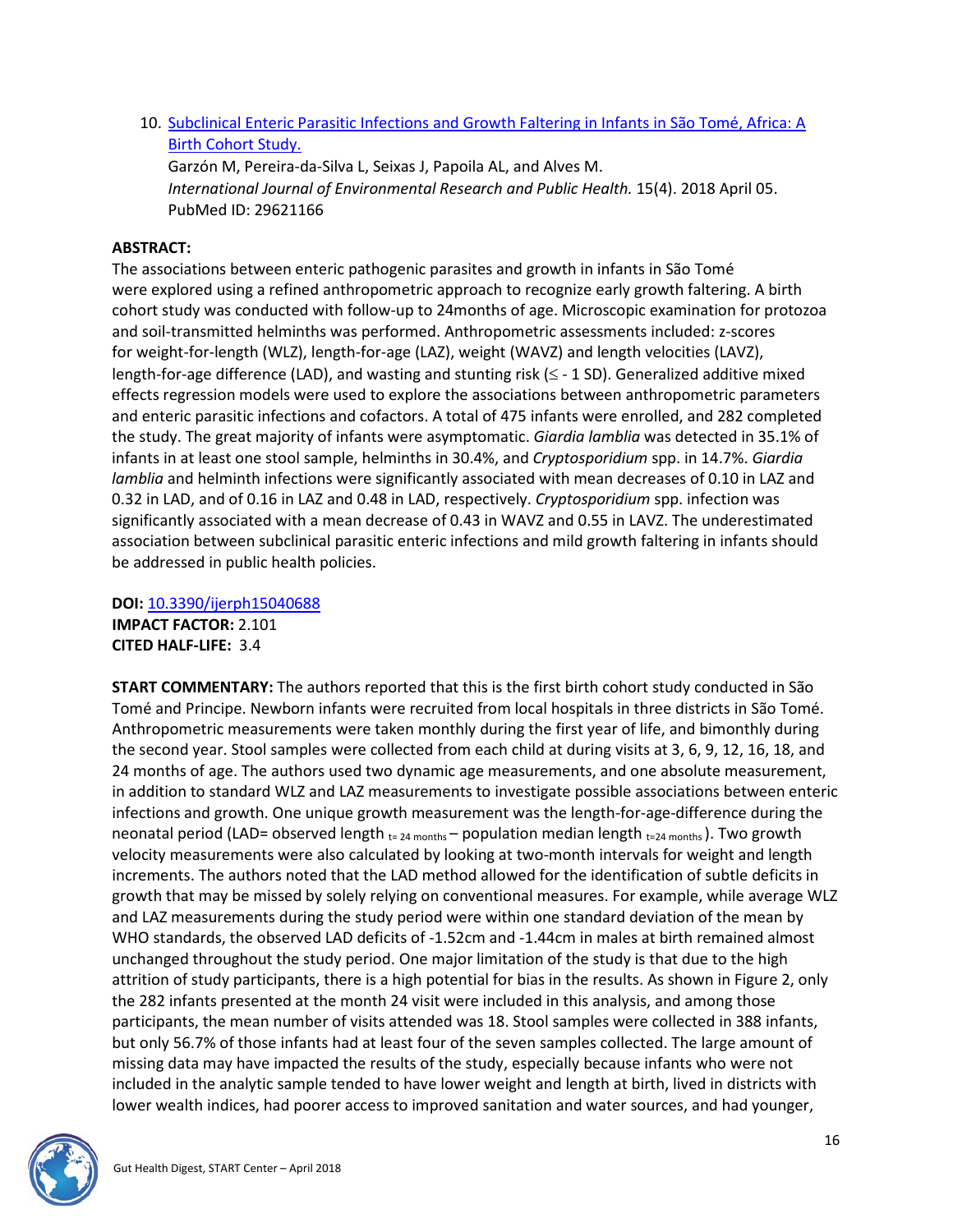less educated mothers (Supplementary Table S1). It would be interesting to know if adjustment for baseline LAD in the model would have altered model results (and reduced potential confounding, as low LAD at birth could be associated with both low LAD at the end of, and increased susceptibility to enteric parasite infection during the neonatal period).